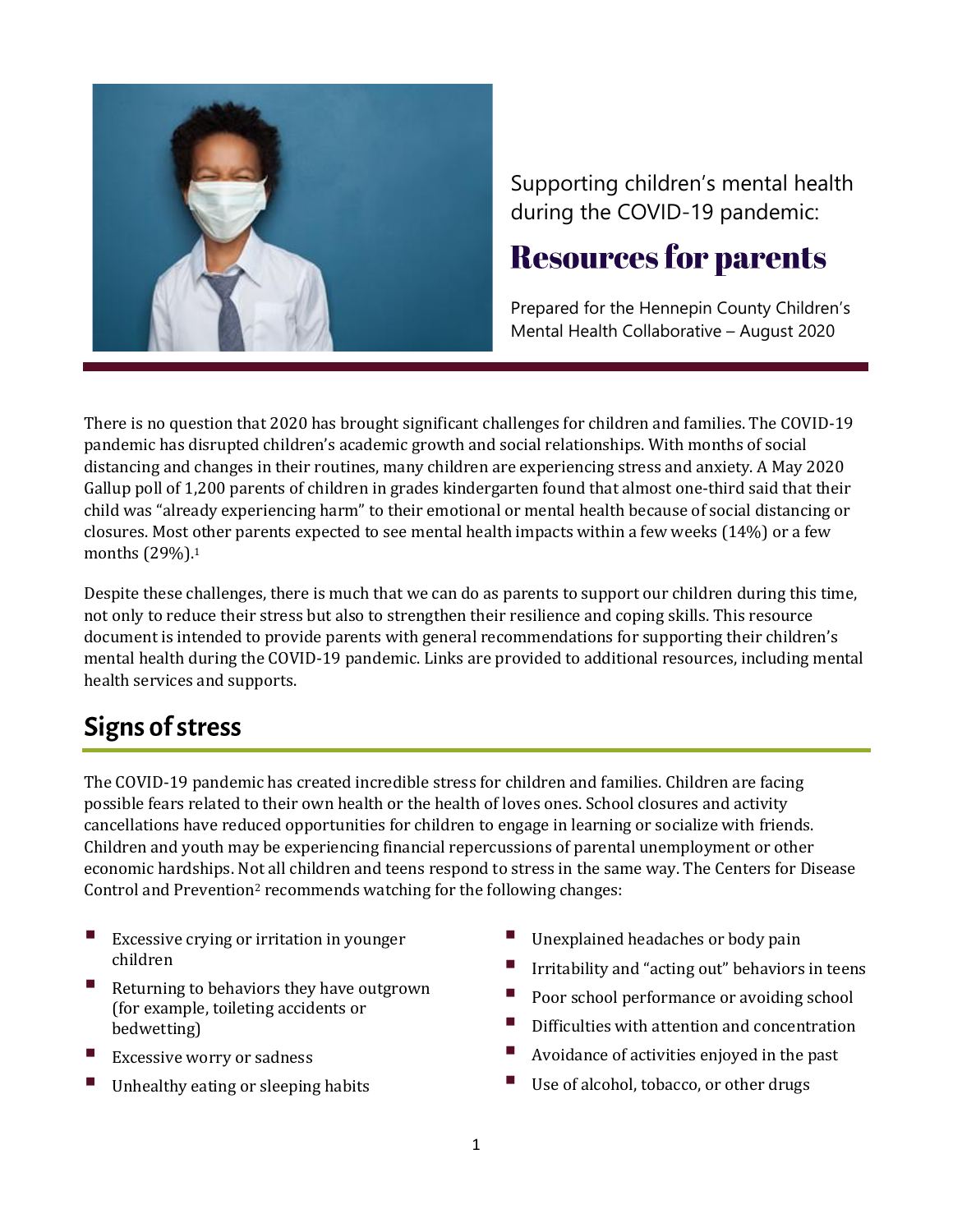# Tips for supporting children and youth

Many agencies have prepared guidance for supporting children's mental health through the COVID-19 pandemic. Several recommendations emerge consistently from these resources. The following recommendations have been promoted by the World Health Organization<sup>3</sup>, the Centers for Disease Control and Prevention<sup>2</sup>, the Minnesota Department of Health<sup>4</sup>, the National Child Traumatic Stress Network5, the National Association of School Psychologists<sup>6</sup> and others.

### **Maintain routines**

COVID-19 has disrupted many of our routines, which can be stressful for children. It is important to maintain familiar routines as much as possible. If social distancing and closures have disrupted routines, try to create new ones. For example, try to maintain basic daily routines, such as bedtime schedules and expectations for chores. With school-age children, create a basic structure for the day and week.

## Talk to your children about COVID-19

Children may have questions for parents about COVID-19. It is important to honestly answer questions and share facts using age-appropriate language. While reassuring them that they are safe, let them know that it is okay to feel upset. Share with them how you deal with your own stress, so that they can learn effective coping



strategies. Clarify misinformation or misunderstandings about the virus. Limit their exposure to news coverage related to COVID-19, including social media, to reduce the likelihood of them misinterpreting information.

#### **Resources**

**[Talking with children about coronavirus:](https://www.cdc.gov/coronavirus/2019-ncov/daily-life-coping/talking-with-children.html)  [Messages for parents, school staff, and others](https://www.cdc.gov/coronavirus/2019-ncov/daily-life-coping/talking-with-children.html)  [working with children](https://www.cdc.gov/coronavirus/2019-ncov/daily-life-coping/talking-with-children.html)** (Centers for Disease Control and Prevention)

**[Talking with children: Tips for caregivers,](https://store.samhsa.gov/sites/default/files/SAMHSA_Digital_Download/PEP20-01-01-006-508.pdf)  [parents, and teachers during infectious disease](https://store.samhsa.gov/sites/default/files/SAMHSA_Digital_Download/PEP20-01-01-006-508.pdf)  [outbreaks](https://store.samhsa.gov/sites/default/files/SAMHSA_Digital_Download/PEP20-01-01-006-508.pdf)** (US Substance Abuse and Mental Health Services Administration)

**[Talking with kids about the coronavirus crisis](https://childmind.org/article/talking-to-kids-about-the-coronavirus/)** (Child Mind Institute)

**[Talking to children about coronavirus](https://www.aacap.org/App_Themes/AACAP/Docs/latest_news/2020/Coronavirus_COVID19__Children.pdf)** (American Academy of Child & Adolescent Psychiatry)

#### **Practice self-care**

Parents are also under significant stress, with many navigating working from home, child care, and distance education. This can be a tremendous amount of pressure, and it is important to prioritize self-care. Parental self- care can not only increase our capacity to support children, but also models effective coping and positive health strategies.

Focusing on sleep, exercise, and healthy eating is important. It is also important to connect with friends and family members. The National Child Traumatic Stress Network<sup>5</sup> offers these tips:

- Modify your daily activities to meet the current reality of the situation and focus on what you can accomplish
- Shift expectations and priorities to focus more on what gives you meaning, purpose, or fulfillment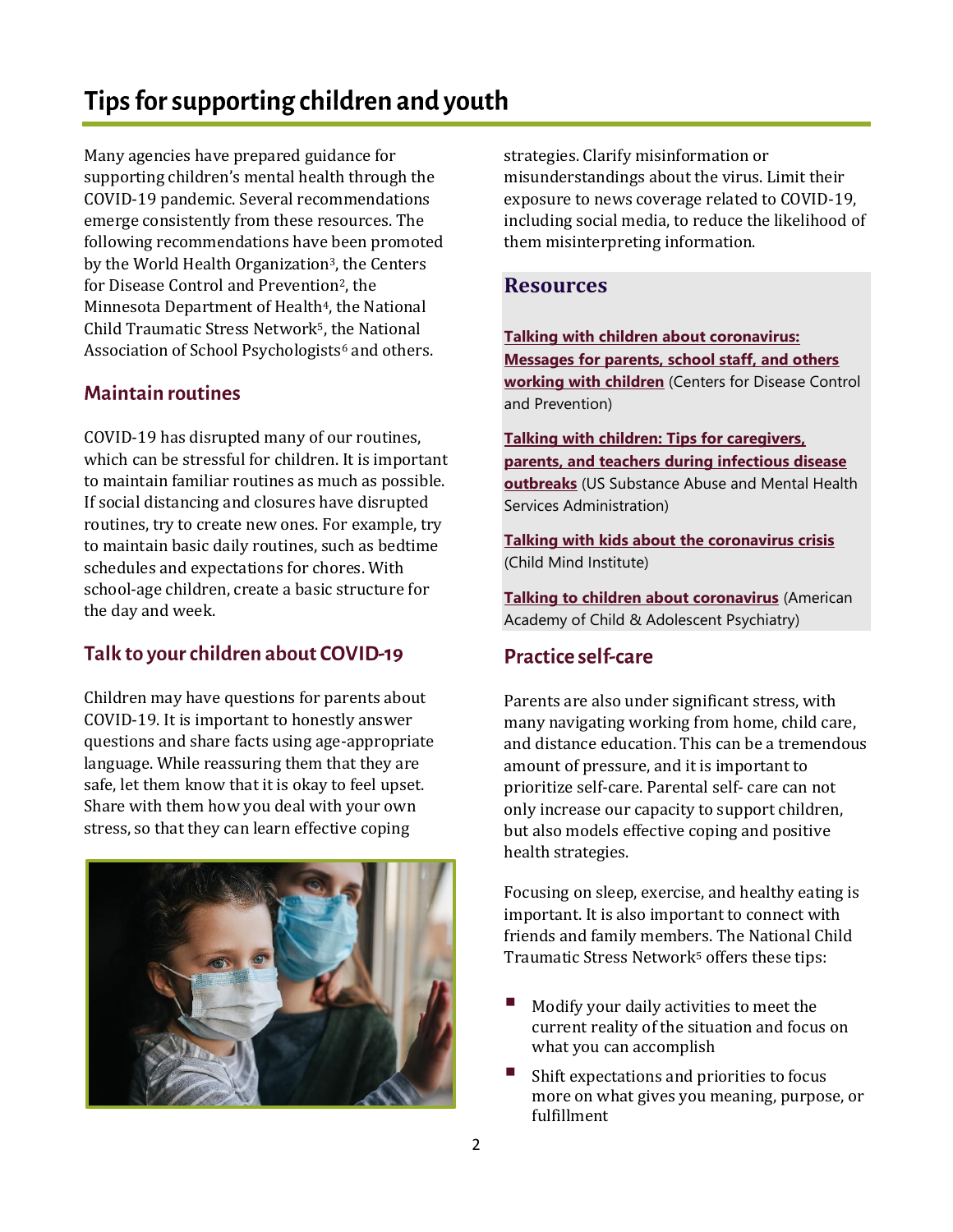- Give yourself small breaks from the stress of the situation
- Attempt to control self-defeating statements and replace them with more helpful thoughts

They further highlight the importance of managing stress if the family has experienced a serious illness or the death of a loved one. Recommendations for self-care include reaching out to friends and family, finding ways to honor the death of the loved one, and seeking religious/spiritual help or professional counseling for support.

## **Resources**

**[Supporting mental well-being during COVID](https://www.health.state.mn.us/communities/mentalhealth/support.html)** (Minnesota Department of Health)

**[Find your happy place: Tips to reduce COVID-19](https://www.health.state.mn.us/communities/ep/behavioral/anxiety.pdf)  [stress](https://www.health.state.mn.us/communities/ep/behavioral/anxiety.pdf)** (Minnesota Department of Health)

**[Self-care in the time of coronavirus](https://childmind.org/article/self-care-in-the-time-of-coronavirus/)** (Child Mind Institute)

**[Self-care for resilience toolkit](https://www.mghclaycenter.org/self-care/)** (Mass General Clay Center for Healthy Young Minds)



## **Engage in positive activities**

While access to recreational and cultural events may be more limited, it is important to engage in positive family activities. The National Child Traumatic Stress Network<sup>5</sup> offers the following recommendations:

- Make time to do things at home that have made you and your family feel better in other stressful situations, such as reading, watching movies, listening to music, playing games, exercising, or engaging in religious activities.
- Have children participate in distance learning opportunities that may be offered by their schools or other institutions/organizations.
- Help your family engage in fun and meaningful activities consistent with your family and cultural values

## **References**

The following resources were used in the preparation of this document.

<sup>1</sup> [US parents say COVID 19 harming child's mental health](https://news.gallup.com/poll/312605/parents-say-covid-harming-child-mental-health.aspx) (Gallup)

- <sup>2</sup> [Coronavirus disease 2019 \(COVID-19\): Helping children cope](https://www.cdc.gov/coronavirus/2019-ncov/daily-life-coping/for-parents.html) (Centers for Disease Control and Prevention)
- <sup>3</sup>[#Healthy at home: Mental health](https://www.who.int/campaigns/connecting-the-world-to-combat-coronavirus/healthyathome/healthyathome---mental-health?gclid=CjwKCAjw1ej5BRBhEiwAfHyh1BkGA3NNZVr4LLHgqNMB6UB34tHecVaaolpFG4QTF1VNny0xJLbm0BoCHUUQAvD_BwE) (World Health Organization)
- <sup>4</sup>[Tips and resources for children and parents during COVID-19](https://www.health.state.mn.us/communities/mentalhealth/children) (Minnesota Department of Health)
- <sup>5</sup> [Parent/Caregiver guide to helping families cope with the coronavirus disease 2019 \(COVID-19\)](https://www.nctsn.org/sites/default/files/resources/fact-sheet/parent_caregiver_guide_to_helping_families_cope_with_the_coronavirus_disease_2019_covid-19.pdf) (National Child Traumatic Stress Network)

<sup>6</sup> [Helping children cope with changes resulting from COVID-19](https://www.nasponline.org/resources-and-publications/resources-and-podcasts/school-climate-safety-and-crisis/health-crisis-resources/helping-children-cope-with-changes-resulting-from-covid-19) (National Association of School Psychologists) <sup>7</sup> [Tips and resources for children and parents during COVID-19](https://www.health.state.mn.us/communities/mentalhealth/children) (Minnesota Department of Health)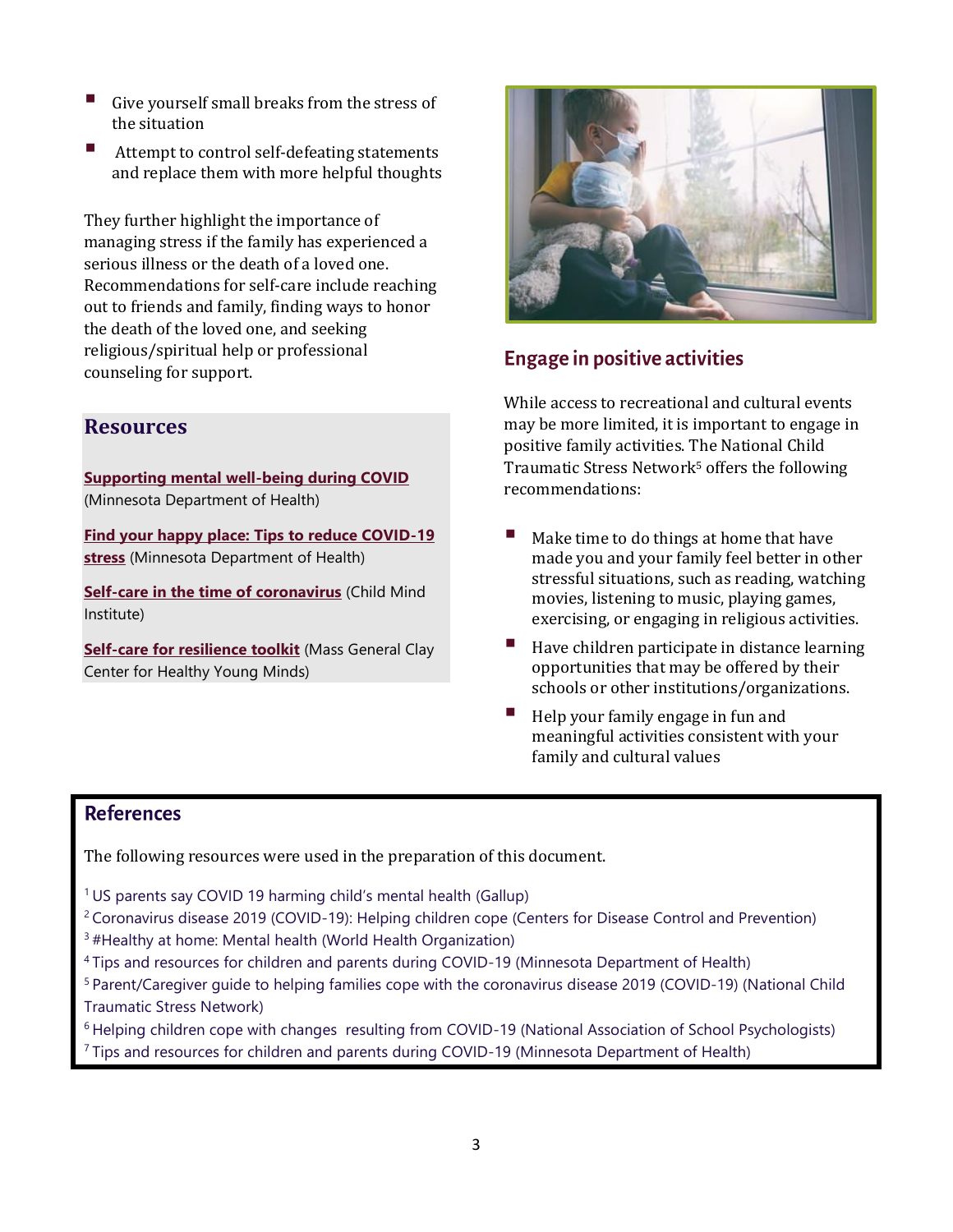The **National Center for Traumatic Stress<sup>5</sup>** provides this additional guidance for tailoring responses based upon the age of the child.

| <b>Age group</b>  | <b>Reactions</b>                               | <b>How to help</b>                                                                            |
|-------------------|------------------------------------------------|-----------------------------------------------------------------------------------------------|
| <b>Preschool</b>  | Fear of being alone, bad dreams                | Patience and tolerance                                                                        |
|                   | Speech difficulties                            | Provide reassurance (verbal and physical)                                                     |
|                   | Loss of bladder/bowel control,                 | Encourage expression through play, reenactment,                                               |
|                   | constipation, bed wetting                      | story-telling                                                                                 |
|                   | Change in appetite                             | Allow short-term changes in sleep arrangements                                                |
|                   | Increased temper tantrums,                     | Plan calming, comforting activities before bedtime                                            |
|                   | whining, or clinging behaviors                 | Maintain regular family routines                                                              |
|                   |                                                | Avoid media exposure                                                                          |
| <b>School-age</b> | Irritability, whining, aggressive              | Patience, tolerance, and reassurance                                                          |
| (ages 6-12)       | behavior                                       | Play sessions and staying in touch with friends through                                       |
|                   | Clinging, nightmares                           | telephone and internet                                                                        |
|                   | Sleep/appetite disturbance                     | Regular exercise and stretching                                                               |
|                   | Physical symptoms (headaches,<br>stomachaches) | Engage in educational activities (workbooks,<br>educational games)                            |
|                   | Withdrawal from peers, loss of                 | Participate in structured household chores                                                    |
|                   | interest                                       | Set gentle but firm limits                                                                    |
|                   | Competition for parents'                       | Discuss the current outbreak and encourage questions.                                         |
|                   | attention                                      | Encourage expression through play and conversation                                            |
|                   | Forgetfulness about chores and                 | Help family create ideas for enhancing health                                                 |
|                   | new information learned at                     | promotion behaviors and maintaining family routines                                           |
|                   | school                                         | Limit media exposure, talking about what they have<br>seen/heard including at school          |
|                   |                                                | Address any stigma or discrimination occurring and<br>clarify misinformation                  |
| <b>Adolescent</b> | Physical symptoms (headaches,                  | Patience, tolerance, and reassurance                                                          |
| (ages 13-18)      | rashes, etc.)                                  | Encourage continuation of routines                                                            |
|                   | Sleep/appetite disturbance                     | Encourage discussion of outbreak experience with                                              |
|                   | Agitation or decrease in energy,               | peers, family (but do not force)                                                              |
|                   | apathy                                         | Stay in touch with friends through telephone, internet,                                       |
|                   | Ignoring health promotion                      | video games                                                                                   |
|                   | behaviors                                      | Participate in family routines, including chores,                                             |
|                   | Isolating from peers and loved<br>ones         | supporting younger siblings, and planning strategies to<br>enhance health promotion behaviors |
|                   | Concern about stigma and                       | Limit media exposure, talking about what they have                                            |
|                   | injustices                                     | seen/heard including at school                                                                |
|                   | Avoiding/cutting school                        | Discuss and address stigma, prejudice and potential<br>injustices occurring during outbreak   |

Source: Brymer, M., Schreiber, M., Gurwitch, R., Hoffman, D., Graham, M., Garst, L., & Speier, A. (2020). Parent/Caregiver Guide to Helping Families Cope With the Coronavirus Disease 2019 (COVID-19). National Center for Child Traumatic Stress